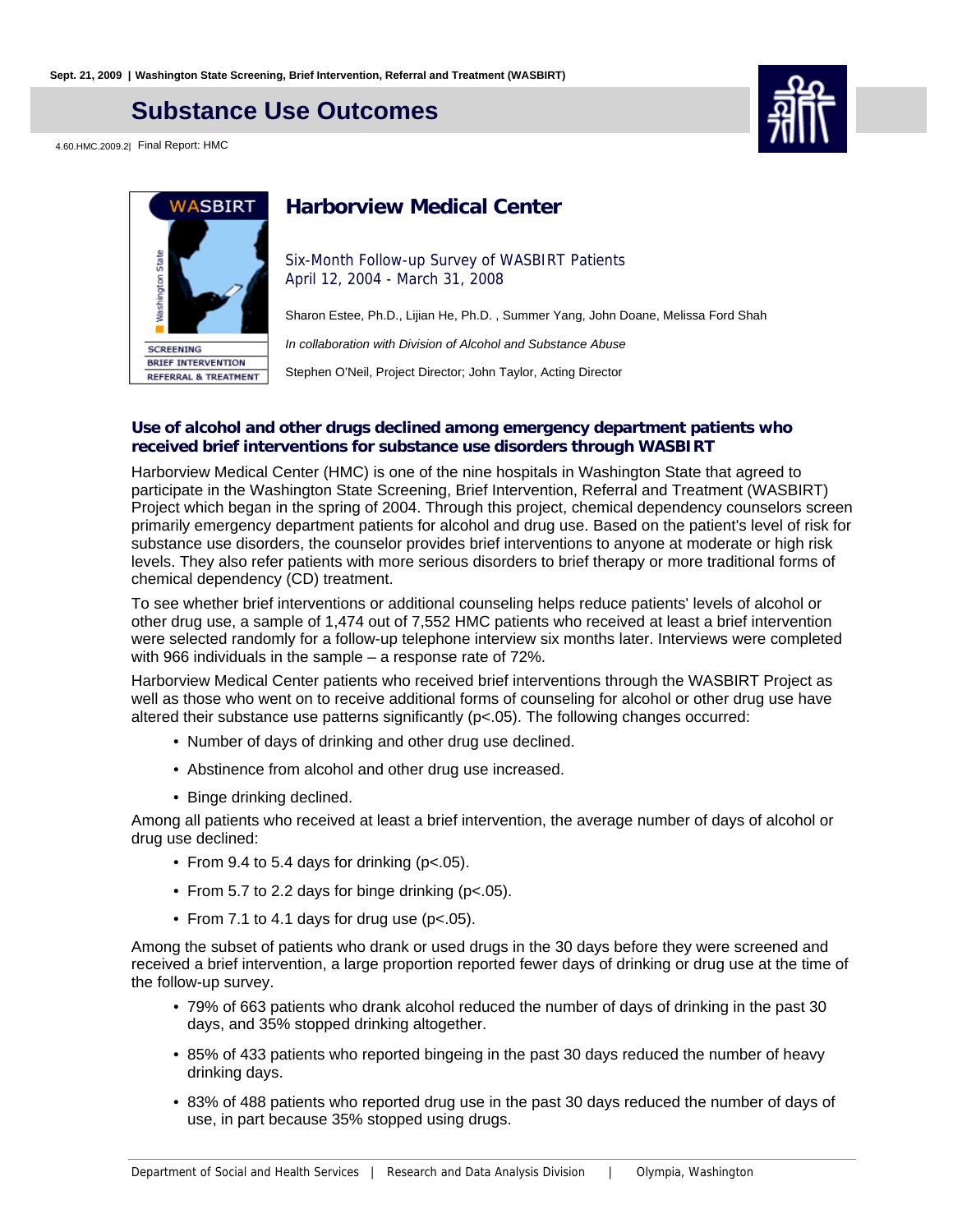## **Alcohol Use Outcomes**

**Average days of alcohol use in the past 30 days decreased as follows:**

From 8.8 to 5.7 days (34% decrease) for patients who received a brief intervention only (p<.05).

From 11.8 to 3.7 days (69% decrease) for patients who received a brief intervention plus brief therapy and/or chemical dependency treatment (BT/CD Tx) (p<.05).

From 9.4 to 5.4 days (43% decrease) overall  $(p<.05)$ .

### **Average days of binge drinking in the past 30 days decreased as follows:**

From 5.1 to 2.4 days (54% decrease) for patients who received a brief intervention only (p<.05).

From 8.3 to 1.7 days (79% decrease) for patients who received a brief intervention plus brief therapy and/or chemical dependency treatment (BT/CD Tx) (p<.05).

From 5.7 to 2.2 days (61% decrease) overall (p<.05).

### **Abstinence from alcohol increased significantly:**

From 29% to 40% (38% increase) for patients who received a brief intervention only  $(p < .05)$ .

From 24% to 60% (146% increase) for patients who received a brief intervention plus brief therapy and/or chemical dependency treatment  $(BT/CD Tx)$   $(p < .05)$ .

From 28% to 44% (57% increase) overall  $(p<.05)$ .





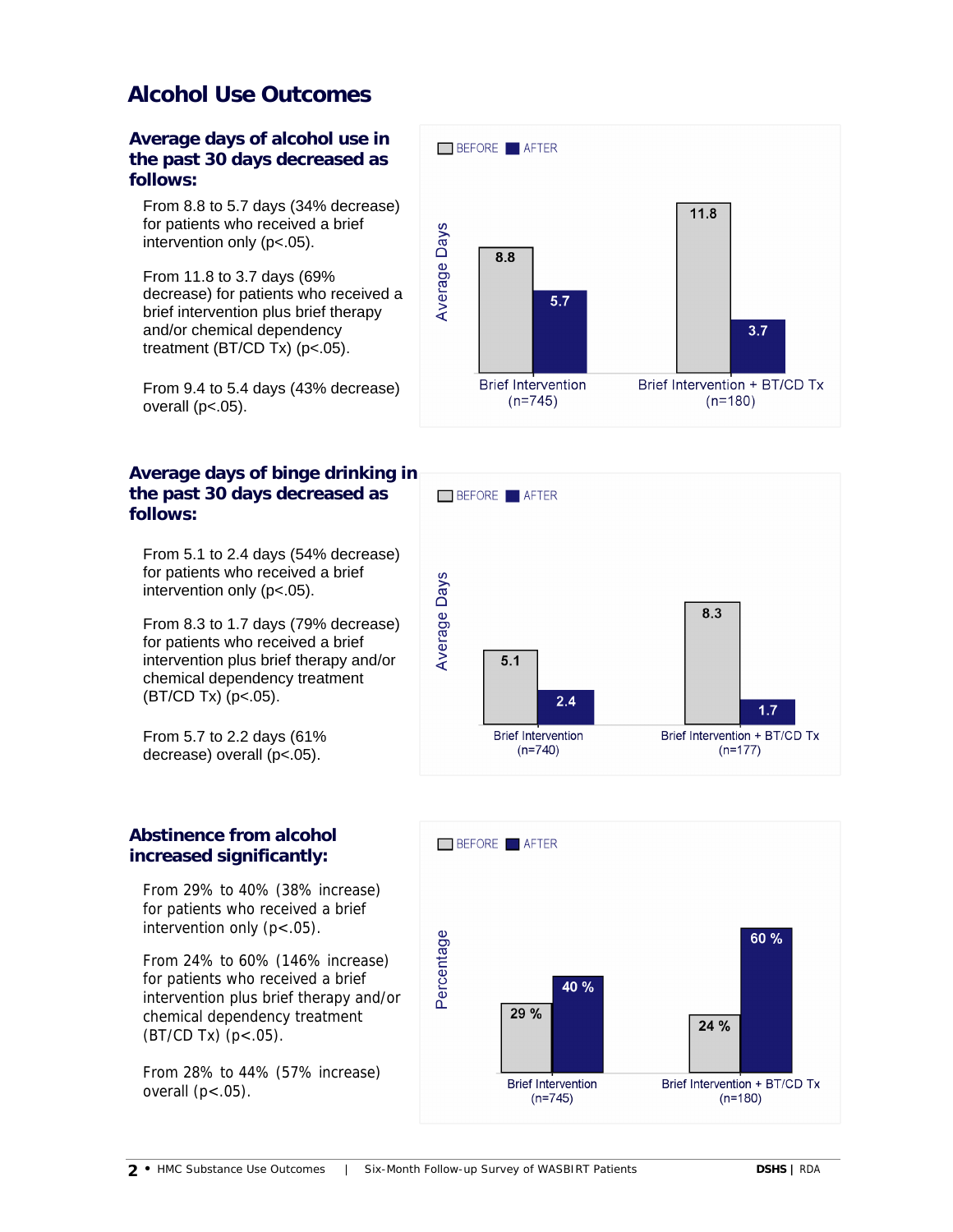# **Drug Use Outcomes**

#### **Average days of drug use in the past 30 days decreased as follows:**

From 6.8 to 4.3 days (37% decrease) for patients who received a brief intervention only (p<.05).

From 8.5 to 3.3 days (61% decrease) for patients who received a brief intervention plus brief therapy and/or chemical dependency treatment  $(BT/CD Tx)$  (p<.05).

From 7.1 to 4.1 days (43% decrease) overall (p<.05).

### **Abstinence from drug use increased significantly:**

From 48% to 63% (31% increase) for patients who received a brief intervention only (p<.05).

From 45% to 71% (59% increase) for patients who received a brief intervention plus brief therapy and/or chemical dependency treatment  $(BT/CD Tx)$   $(p < .05)$ .

From 47% to 65% (38% increase) overall  $(p<.05)$ .





# **Abstinence from Alcohol and Drugs**

### **Abstinence from alcohol and drug use increased significantly:**

From 17% to 33% (96% increase) for patients who received a brief intervention only  $(p < .05)$ .

From 14% to 54% (288% increase) for patients who received a brief intervention plus brief therapy and/or chemical dependency treatment (BT/CD Tx) (p<.05).

From 16% to 37% (131% increase) overall  $(p<.05)$ .